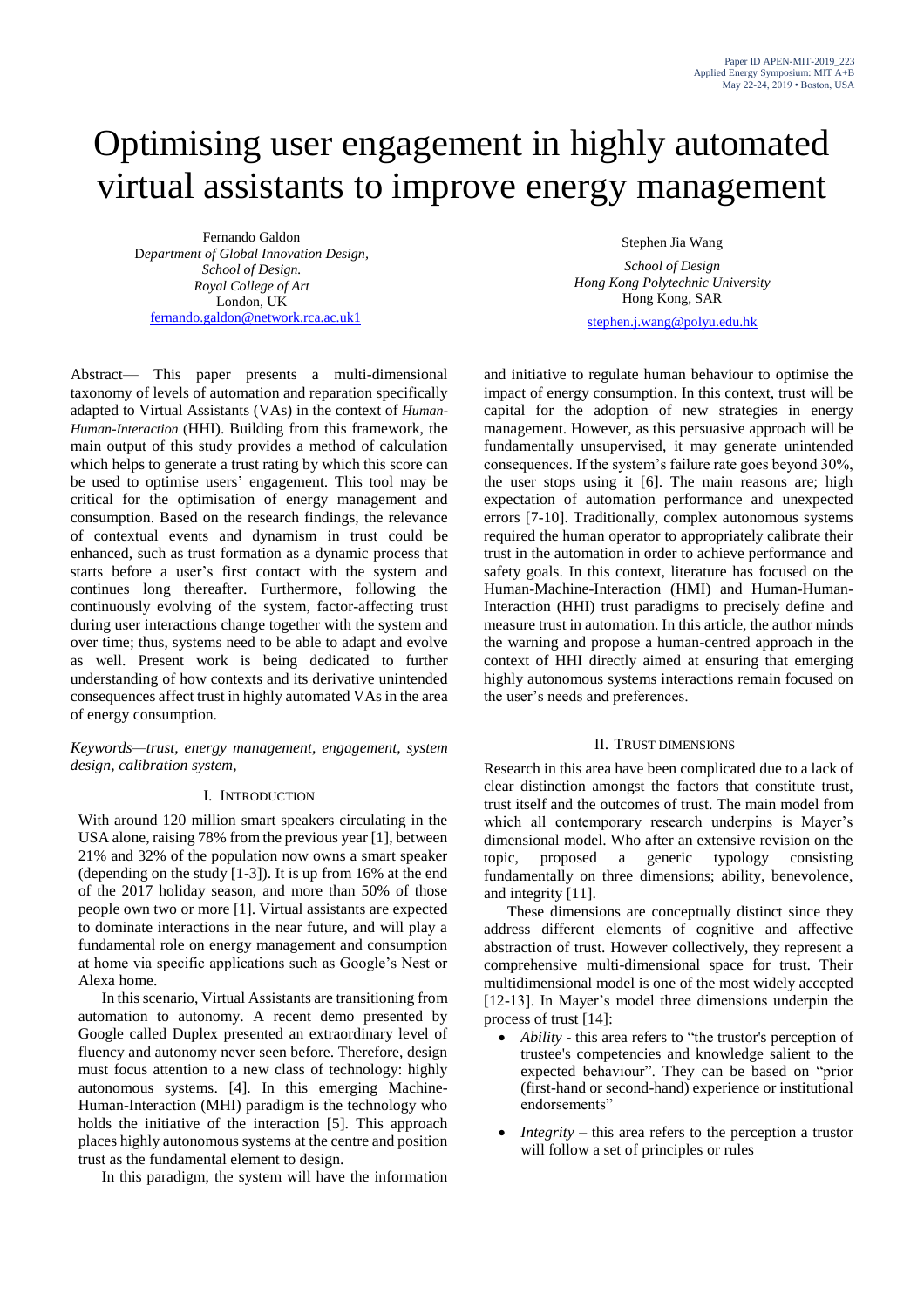*Benevolence* – this area refers to the intentionality and behaviour of the trustee. It is the intend of doing good to the trustor, beyond its own profit motives

These dimensions have embodied the model used in the Human-Machine-Interaction paradigm (HMI). However, these dimensions have been mutating due to the grown in independence of these emerging systems through unsupervised reinforcement learning and the ways in which they interact with users.

In this context, specification, robustness and assurance have emerged as the dimensions to address the emerging Machine-Human-Interaction paradigm (MHI) [5].

- Specification problem arises when there is a mismatch between the ideal speciation and the revealed speciation, that is, when the AI system doesn't do what we would like it to do
- Robustness relates to the capability of the system to withstand perturbations which revolve around distributional shift, adversarial inputs, and unsafe exploration. Unsafe explorations are particularly difficult to address as they relate to "a system that seeks to maximise its performance and attain goals without having safety guarantees that will not be violated during exploration, as it learns and explores in its environment"
- Assurance involves monitoring and enforcing. The main problem is the incapability of an AI system for explaining its own decision and the difficulty of designing an off switch on the system to be able to turn off itself whenever necessary

However, recent research in the area of robustness in HAS shown 0% adversarial accuracy when evaluating a deep network against stronger adversaries [15-16]. In order to address this problem, they are using interval bound propagation to great success [17-19]. However, as the researcher acknowledge "no amount of testing can formally guarantee that a system will behave as we want. In largescale models, enumerating all possible outputs for a given set of inputs…is intractable due to the astronomical number of choices for the input perturbation" [20]. In addition of levels of automation, papers in this area are also calling for the development of reparation strategies to address unintended consequences [21-23]. These strategies are becoming capital to address engagement and maintain trust in these systems. According to research in the area, Virtual Assistants need to generate less than 30% of errors, otherwise the user stop using them [24-26].

These elements position an intermediate Human-Human-Interaction (HHI) as a transitional paradigm to address trust in automated systems. In this context, the author presents three dimensions; autonomy, reparation and accountability to address the evolving and unpredictable nature of these systems.

- Autonomy this area refers to the ability/robustness of the system. The competencies and knowledge of the system to perform according to expectations.
- Reparation this area refers to benevolence/specification of the relationship. The predisposition of a trustee to integrate/develop reparation strategies to address unexpected behaviour. This element inserts a sense of balance in terms of

vulnerability between users and developers enhancing trust in the interactive process.

 Accountability - this area refers to integrity/assurance of the relationship. The predisposition of a trustee to be accountable if something goes unintendedly. This element inserts a sense of balance in terms of integrity between users and developers enhancing trust in the interactive process.

### III. USER ENGAGEMENT CHALLENGES IN HIGHLY AUTOMATED SYSTEMS

## *A. Dependency*

De Visser expects that the interaction with these highly automated systems will increase our emotional attachment and will be dominated by social and psychological factors [27]. In this scenario, recent investigations on Facebook's like button present the addictive implications of automated systems [28].

### *B. Asymmetries*

One of the fundamental problems for preventing persuasion while designing trust in Highly Automated System such as Duplex is the level of asymmetry among the user and the system.

In a recent experiment Dylan Curran downloaded all his information from Goggle. The researcher presented evidences demonstrating that Goggle had stored 5.5 GB of information (around 3.000.000 million documents) [29]. Google knows where you have been, what you search, who are your friends, what do you like and dislike, your future plans, your preferences, the videos you watch on YouTube and trends you are interested. And we must point out that we do not know whether they are storing biometric data such as skin conductance, eyes tracking, pupil dilatation or face recognition through third parties. Clearly there are a range of data asymmetries between the system and the user in terms of data acquisition (personal, social, biometric and environmental), knowledge extraction capabilities (patterns, routines, trends, preferences), monitoring (sensors, cameras and microphones), and delivery (Information quality And Information usefulness)

## *C. Inferences*

Inferences are assumptions/predictions about future behaviours enabled by data mining techniques. By using machine learning and deep learning algorithms, companies infer attributes such as sexual orientation, race, political opinions, imminent suicide attempts, eligibility for loans, political stances on abortion, susceptibility to depression, prediction of flu outbreaks, Alzheimer's disease, pregnancy by Target, assessment of users' satisfaction based on mouse tracking, or China's Social Credit Scoring system [30].

According to Wachter and Mittelstadt, the fundamental problem with inferences is that they cannot be verified at the time of decision making [30]. Furthermore, they impact our private lives, identity, reputation, and self-determination. And determine how we are viewed and evaluated by third parties. In this context, it is suggested that individuals must be protected against the inputs, and also, against the outputs of data processing. Unfortunately, as noted by Wachter and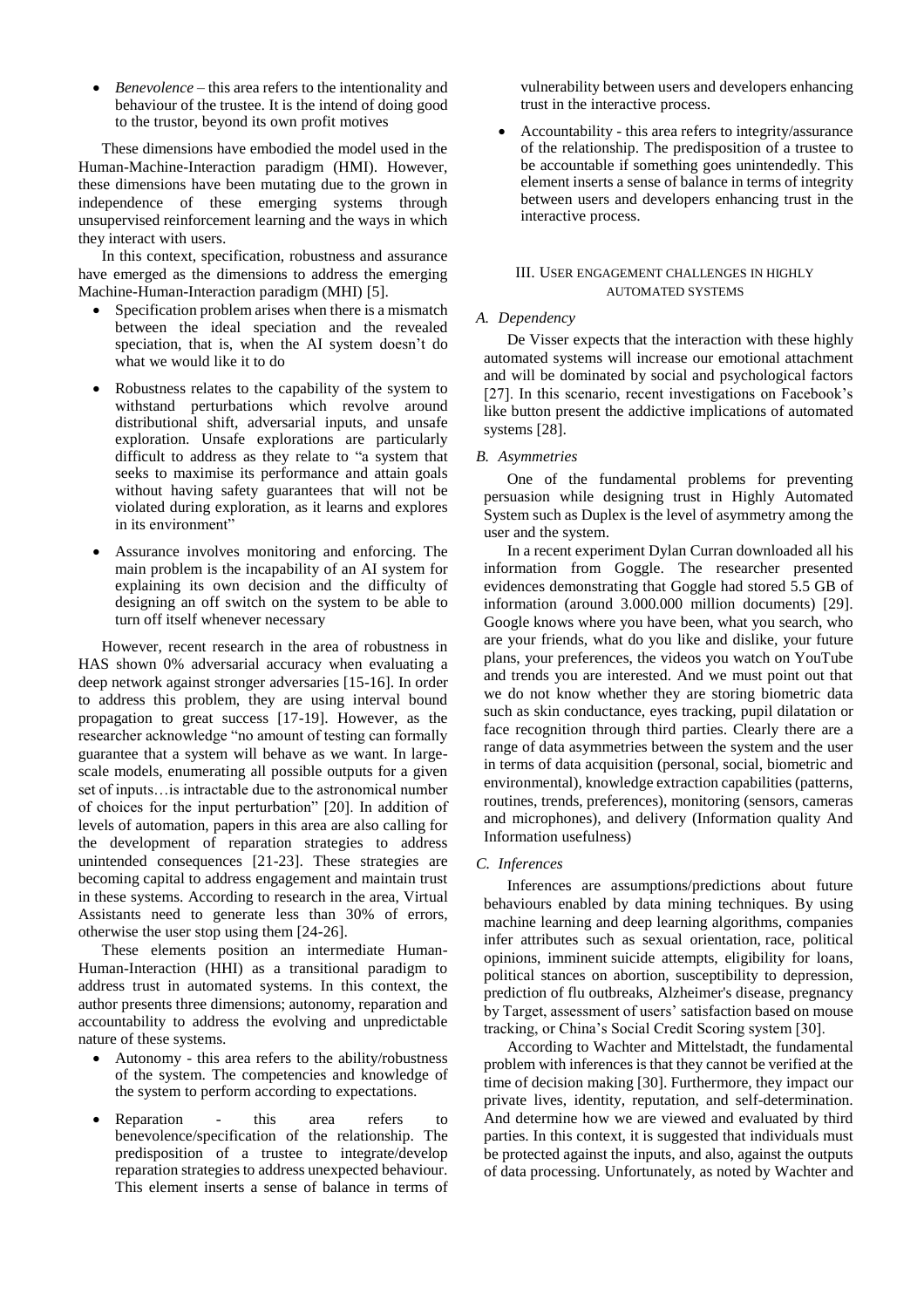Mitterlstant, no law and jurisprudence are providing it [30].

Furthermore, the nascent nature of these systems and the unavailability of them to conduct research prevents an adequate development of strategies.

## IV. ENGAGEMENT AND TRUST

The ability of users to understand the system becomes more difficult when autonomous systems become more and more complex. Research illustrate that the higher the levels of automation, the lower the levels of trust [31]. In this context, reliability and predictability have been identified as a key factor influencing trust in automation [32]. Therefore, in order to address trust in highly automated systems, Trust must be appropriately calibrated to the actual system performance [33].

In the context of reliability, predictability has been identified as a fundamental quality for trust in automated systems. It is argued that prediction is necessary to mitigate potentially detrimental interaction behaviour to avoid unintended results that cannot be changed [34]. In this context, for the system to enhance reliability, the calibration system must enhance predictability. In Predictability, prior knowledge about potential automation failures reduces the level of uncertainty and risk [31]. Once reliability has been judged, the most important factor of trust in automation is predictability of performance over time [35].

Traditionally, in the context of automation, predictability is enhanced by implementing levels of automation (LoA). The notion of different levels of automation has been persistent in the automation literature since its introduction by Sheridan and Verplanck [36]. The idea of gradient-base models of approximation with positive, negative and neutral spectrums has been embodied through the concept of scales or Level of trust (LoT). Kaber points out that levels of automation (LoA) is a fundamental design characteristic that determines the ability of developers/designers to provide effective oversight and interaction with system autonomy [37]. Levels aim to improve transparency by simplifying interactions. In this context, transparency refers to the extent to which the actions of the automation are understandable and predictable by the user [38]. Automated systems which clarify their reasoning are more likely to be trusted [39-41]. Trust is an essential quality to build and maintain user engagement.

### V. METHOD

Scales addressing trust in automation range from one to ten points. The most common types are odd or uneven scales which allow the participant to record a neutral trust level. Recent studies using the scale presented excellent internal reliability (Cronbach's alpha = .93)[42]. Scales in automation functionality for measuring trust ranges from particular types of automation, such as autonomous vehicles [43], to robotics [44]. However, Bradshaw, Hoffman, Johnson, and Woods [45], argue that the notion of levels of automation are problematic because the Level of Autonomy is relative to the task, goals, and context. At the same time, literature points to LoA as a fundamental design characteristic that determines the ability of operators to

provide effective oversight and interaction with system autonomy. In this context, LoA remains a central design decision associated with the design of automated and autonomous systems that must be addressed in system design.

#### VI. DISCUSSION

In order to investigate these elements a preliminary investigation underpinned four highly sensitives areas where highly automated virtual assistants may impact significantly users; health and wellbeing, identity, economically related activities and social interactions.

Once the relevant contexts were identified, a workshop was conducted with 20 design students from the design department at the Royal college of Art to map unintended consequences in these highly sensitive areas. From this activity four main categories of unintended consequences emerged: unhappiness about the service, wrong predictions, losing something in the service and a service may unexpectedly end violently.

Then, a calibration system was designed by the lead author integrating dimensions, challenges, contexts and actions (Figure. 1). It was structured in four levels;

- Access this area integrates a range of asymmetries related to data between the system and the user in terms of data acquisition (personal, social, biometric and environmental), and monitoring (sensors, GPS, cameras and microphones).
- Inferences this area integrates the variables of knowledge extraction capabilities (patterns, routines, trends, preferences), and analysis (classification, labelling, probabilities and best option)
- Reasoning this area integrates the scales of autonomy, reparation and accountability, as well as contexts (health and wellbeing, social interactions, emancipation and identity) and actions (unhappy services, wrong predictions, loses and unexpected violent endings)
- Calibration this area integrates a matrix-based risk analysis tool.

After the system was designed, a survey was implemented to weight the impact of actions and contexts in highly automated VAs. From the areas aforementioned and based on demos, patents and prototypes, eight cases study were built to address different outcomes. Two cases were build to address each sensitive area ranging from low to high impact. The survey was structured around three sections addressing the three dimensions proposed; autonomy, reparation and accountability [41, 46-47].

Then, based on all the variables a calibration matrix was designed to map the intend of the system. It was structured around the three dimensions proposed and organised in five levels: Low risk, Medium to low risk, Medium risk, Medium to high risk and high risk.

With this system is possible to obtain a trust rating illustrating the potential impact of an action/skill in context.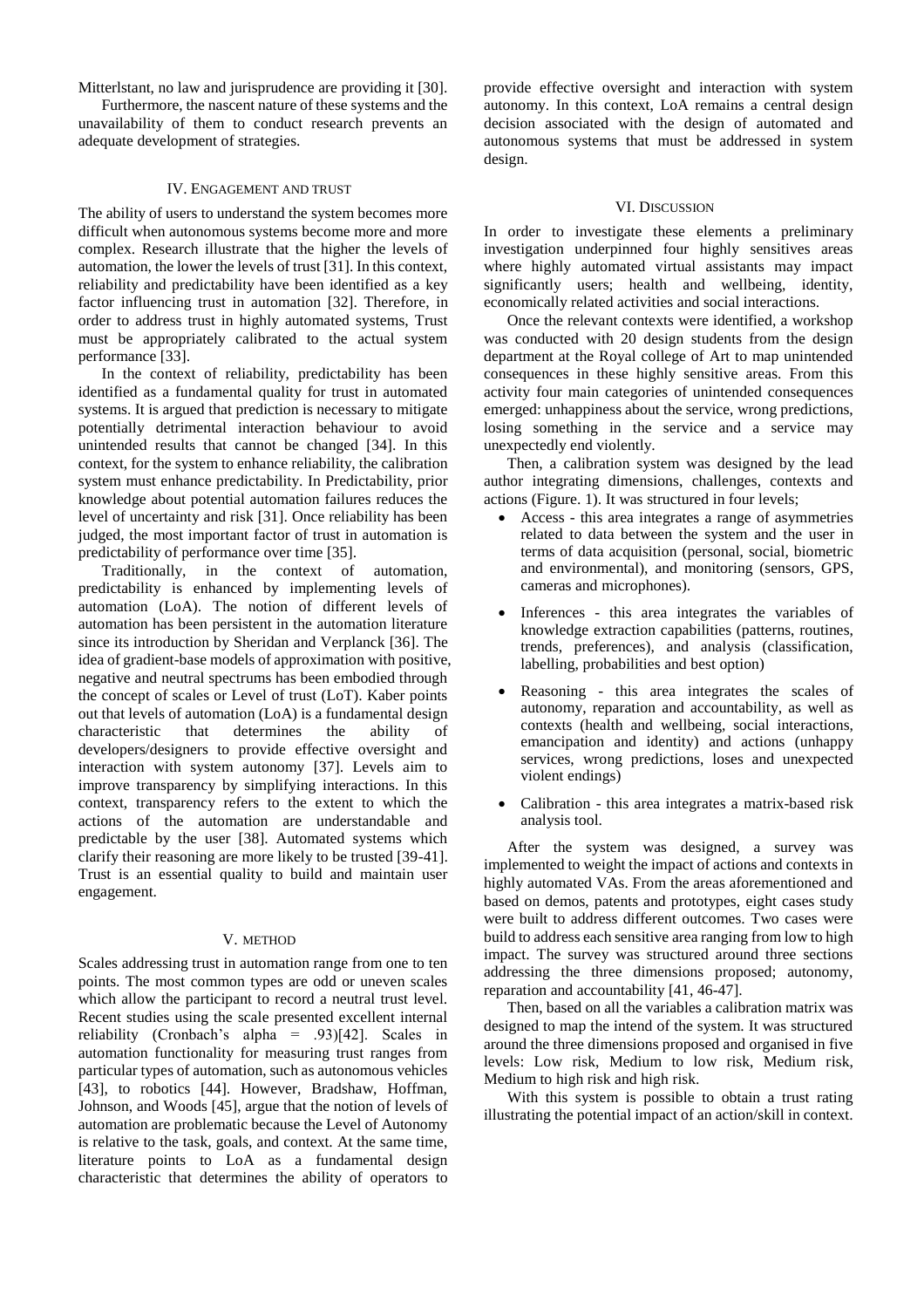

Figure 1. System design (Fernando Galdon)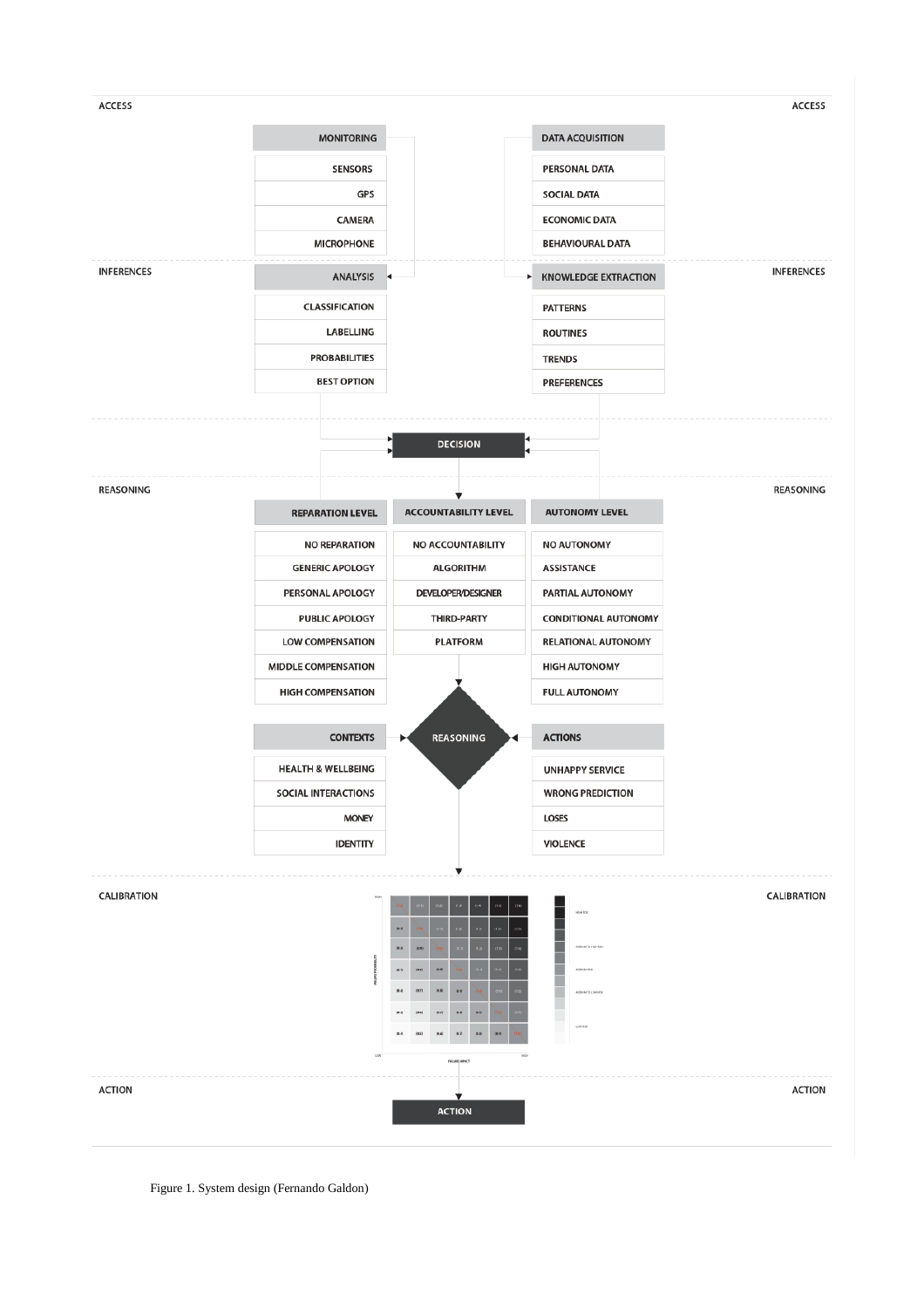A second workshop with 10 participants from the schools of Design and Architecture from the Royal College of Art was implemented to investigate energy management and consumption in the context of virtual assistants to understand future developments, and assess the weighing system.

First, participants mapped current skills/actions. Then, they projected them into the future using 'what if…' questions. After this task, participants were requested to conduct a consequential analysis, mapping desired and undesired consequences. Then, both groups confronted results and the unanticipated emerged for each group. This element presented participants with their own limitations and enhanced self-criticality. After this analysis, they mapped the prospective outcomes in terms of impact in contexts and impact in actions. They were presented with two quadrants to map the outcomes in highly sensitive areas in terms of contexts and actions. This analysis allowed them to understand context and action impact.

#### VII. CONCLUSION

Due to the ever-evolving nature of these systems, no amount of testing can formally guarantee that a system will behave as we want. In large-scale models such as VAs, enumerating all possible outputs for a given set of inputs, remains intractable due to the incredible number of choices for the input perturbation. This context demands the design of preventive *a priori* strategies and reparative *a posteriori* strategies to guarantee that emerging highly autonomous systems interactions remain focused on the user's needs and preferences.

In this context, trust has been identified as a fundamental variable to address. This paper presents a calibration system integrating dimensions, challenges, contexts and actions to obtain a trust rating illustrating the potential impact of an action/skill in context.

The specific workshop in energy management and consumption did not modify the weighting of contexts in the current state of VAs. However, the prospective workshop presented an energy management transition from information management to behaviour management. From concerns around monitoring information (privacy) to concerns around impact on health and wellbeing [48]. Consequently, it modified the weighting system in future developments: Health and wellbeing is the highly sensitive area concerning users the most. It is followed by social interactions, and identity. Finally, economically related activities are the least concerning highly sensitive area. In terms of actions, the same weighting system remains. Actions which may end violently causing death, harm or injury remain as the most concerning and penalised by the users in current and future developments. They are followed by losing something (specially money) and wrong prediction. Finally, unhappiness about an action/skill/service remains as the least impactful action.

The fundamental debate in future developments revolves around access. On one hand, the system needs to access data to tailor and optimise the service. On the other hand, the persuasive actions of the system impacting users' quality of life concern them [49]. The management of persuasion (dependency, asymmetries and inferences) remains capital for designers. The main tension revolves around intentionality: What should be the main priority, protecting the environment, protecting businesses or protecting the user?

In this context, the prospective nature of design revolving around preparedness, readiness and appropriateness contributes significantly to the development of unsupervised consequential systems by adjusting users and systems behaviour experience via the design of relational interventions [50].

In this scenario, by designing preventive strategies around the simulation of potential interactions and integrating reparation and accountability strategies to address unintended consequences, trust in the system can be build and maintained.

Future work is dedicated to further understanding how contexts, actions and its derivative unintended consequences affect trust in highly automated virtual assistants to build a self-calibrating algorithm in the context of what we call *synthetic consequential reasoning*. These systems designed to enhance trust aim to balance and accelerate the deployment of new concepts and technologies for managing social dynamics, mitigating unintended consequences and reduce environmental impact.

#### **REFERENCES**

- 1. NPR and Edison research (2019). The smart audio report. https://www.nationalpublicmedia.com/wpcontent/uploads/2019/01/Smart-Audio-Report-Winter-2018.pdf
- 2. IDC (2018). All Categories of Smart Home Devices Forecast to Deliver<br>Double-Digit Growth Through 2022, Says IDC. Double-Digit Growth Through 2022, Says IDC. https://www.idc.com/getdoc.jsp?containerId=prUS44361618
- 3. Kinsella, B. (2019). U.S. Smart Speaker Ownership Rises 40% in 2018 to 66.4 Million and Amazon Echo Maintains Market Share Lead Says New Report from Voicebot. https://voicebot.ai/2019/03/07/u-s-smartspeaker-ownership-rises-40-in-2018-to-66-4-million-and-amazonecho-maintains-market-share-lead-says-new-report-from-voicebot/
- 4. Hancock, P. A. (2017). Imposing limits on autonomous systems. Ergonomics, 60(2), 284–291. DOI: 10.1080/00140139.2016.1190035
- 5. Ortega, B. P. A. (2018). Building safe artificial intelligence : specification , robustness , and assurance Specification : design the purpose of the system. Medium. Retrieved 12/12/2018 14:20 from https://medium.com/@deepmindsafetyresearch/building-safeartificial-intelligence-52f5f75058f
- 6. Drnec, K., Marathe, A. R., Lukos, J. R., & Metcalfe, J. S. (2016). From trust in automation to decision neuroscience: Applying cognitive neuroscience methods to understand and improve interaction decisions involved in human automation interaction. Frontiers in Human Neuroscience, 10. Doi: 10.3389/fnhum.2016.00290
- 7. Lee, J. D., & Moray, N. (1994). Trust, self-confidence, and operator's adaptation to automation. International Journal of Human-Computer Studies, 40, 153–184. https://doi.org/10.1006/ijhc.1994.1007
- 8. Parasuraman, R., and Riley, V. (1997). Humans and automation; use misuse, disuse, abuse. Hum. Factors 39, 230–253. https://doi.org/10.1518/001872097778543886
- 9. Moray, N., Inagaki, T., and Itoh, M. (2000). Adaptive automation, trust and self- confidence in fault management of time-critical tasks. J. Exp. Psychol. Appl. 6(1), 44–58. http://dx.doi.org/10.1037/1076- 898X.6.1.44
- 10. Dzindolet, M., Peterson, S., Pomranky, T., and Beck, P. (2003). The role of trust in automation reliance. Int. J. Hum. Comput. Stud. 58, 697–718. https://doi.org/10.1016/S1071-5819(03)00038-7
- 11. Mayer, R. C., Davis, J. H., & Schoorman, F. D. (1995). An integrative model of organizational trust. The Academy of Management Review. Vol. 20, No. 3, pp. 709-734. Doi: 10.2307/258792